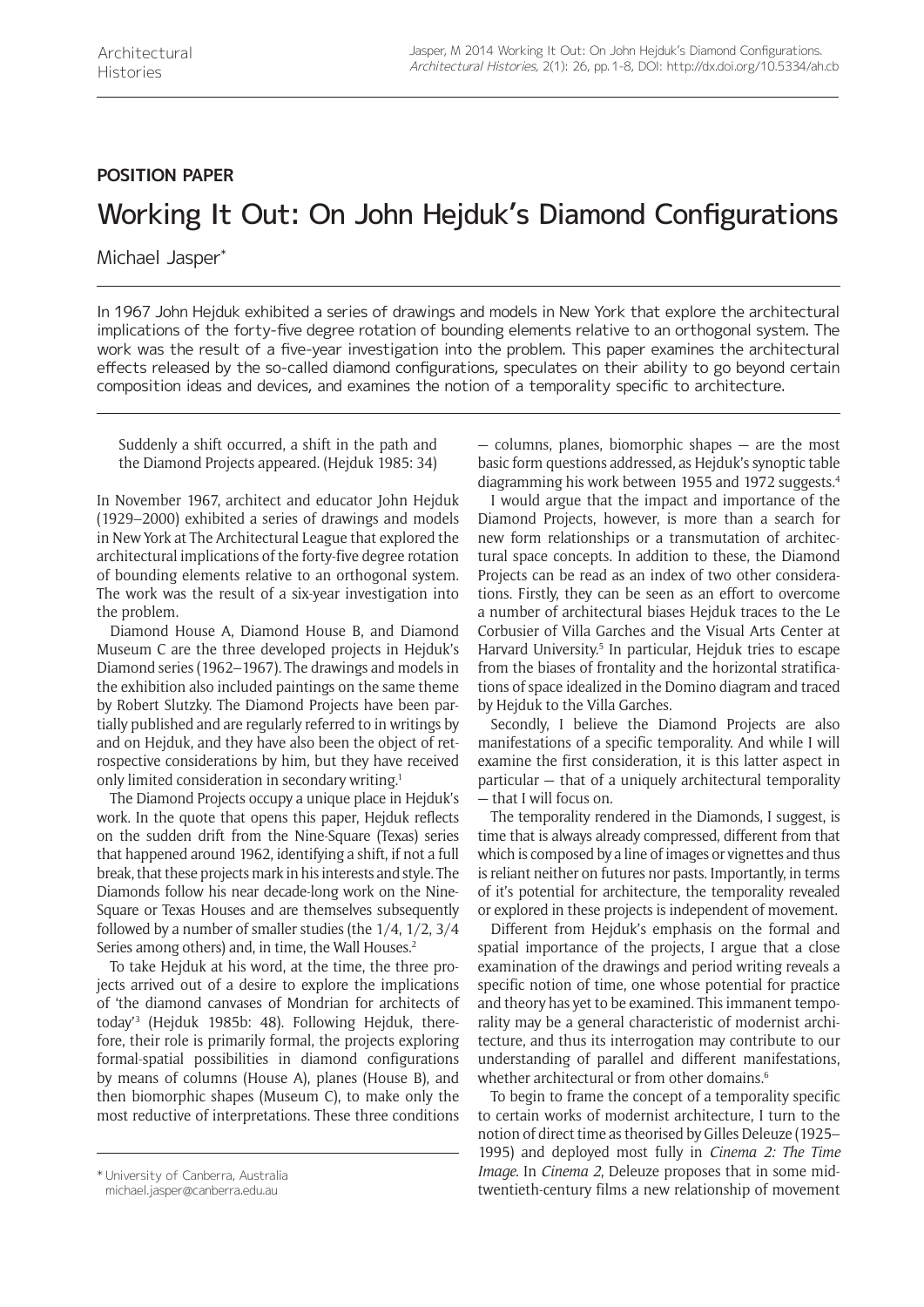

**Figure 1:** Diamond House A, Second Floor Plan, John Hejduk fonds, Collection Centre Canadien d'Architecture/Canadian Centre for Architecture, Montréal.

and time is made visible. Time is no longer subordinate to movement, he writes, and a reversal occurs such that 'time ceases to be the measurement of normal movement, it increasingly appears for itself' (Deleuze 1989: xi).

A phenomenon similar to that which Deleuze discerns in the realm of philosophy and cinema and characterized as pure time, one independent of motion's measure, can be claimed for architecture. Certain kinds of temporal relationships are uncovered in buildings that release or make concrete a Deleuzian direct time, one not bound to a vision in motion, or to a *promenade architecturale* (Deleuze 1989: xii). An examination of such projects from the point of view of time will reveal a range of formal moves and composition devices at work along with their resultant formal-spatial effects. A preliminary analysis of the Diamond Projects will be used to explore these propositions.

In order to frame the larger question to which the present study contributes, one might ask: how are buildings and projects composed such that time is confronted? Is there a specifically modernist concept of time, a modernist mode for the creation and expression of time? Just as there are different space concepts, are there different architectural concepts of time, and if so, how do they work and what are the distinguishing characteristics of each?

In this paper I work from drawings held in the John Hejduk Archive at the Canadian Centre for Architecture in Montréal, published interviews and writings of Hejduk, and secondary writings on Hejduk. The drawings form the primary analytic material. These are supplemented by key documents, including the *Three Projects* (1969) 'Diamond Thesis', published by Hejduk to accompany the 1967 exhibition; his 1965 review of Le Corbusier's just opened Visual Arts Center and published as an homage following Le Corbusier's death in August of the same year; and interviews with Don Wall published in *Mask of Medusa*. Secondary writings from the period and more recent

scholarship on Hejduk's work provide historical and critical context.

The first thing that is striking when looking at drawings of the three projects is that the rotation of the bounding field relative to a horizontal grid produces much more than just a 'hypotenuse moment', as Hejduk characterises the densest effects produced in the Diamond Projects. The new relationships of form have at least two major consequences: peripheric tensions of the edge and field extensions beyond the building volume that render an expanding space (Hejduk 1985c: 90). Rotation creates conditions which challenge potential bay readings and disrupt frontal/oblique factors, as everything in one sense is or has become diagonally engaged in a perimeter condition. And unlike six of the seven preceding Nine-Square (Texas) houses, there are no site plans and thus the ground as figure and force factor is not available. In other words, there is no outside, no house-site relationship.7

Diamond House A (**Fig. 1**) is a thirteen-column, tengrid-line, square-bay plan. Unlike the 'Texas' house investigations, bay counts is not a useful way to characterize the series, the number of regular four-sided bays being highly limited. In House A, for example, there are four full bays, eight 'three-fifths' bays ringing the perimeter, and eight minor 'triangular' bays at the points. Column or grid lines are counted both vertically and horizontally. The columns are round, introducing a 'centrifugal force and multi-directional whirl' into the plan (Hejduk 1985a: 73).

Grid lines are inscribed in the floor plan as narrow bands, and there is a straight run stair in the second bay from left. Elements (fireplaces, furniture, partitions) generally abutt the column/beam bands, though not consistently. Certain partitions on the second and third floors are located well off the grid. On the second and third levels, full floor-height brise soleil bars provide a continuous agitation of the light, to use Hejduk's characterization of the effect.<sup>8</sup> Their rhythm varies from floor to floor and there is no clear method for placement of the brise soleil, with one exception. The bars on the grid-line extension to the perimeter are consistently doubled, and the glass is pushed out in these instances, including at the top and bottom points, to the outside of the slab. This is most easily seen in model photographs and introduces a direction in the plans to the extent that left-right grids are not treated in the same manner either in the mid-bay positions or at their points.9

In Diamond House B (**Fig. 2**), another four-level project, parallel rows of walls replace columns, generally running vertically according to the plans as published. Unlike House A, the stairs have shifted: there is a switch-back stair at the bottom and two spiral stairs framing the spine. Rightangled relations inside the diamond plan are constant, until the final floor is reached and curved elements appear. Counting from point to point, this is a twelve-grid line, square-bay plan. Floor scoring continues as in House A: wall-width scores in the regular bay pattern. If House A was an exploration of the formal implications of right-angled conditions within a diamond configuration via columns or walls in shifting right-angled or oblique relationships, then House B tests the potential using walls alone.<sup>10</sup>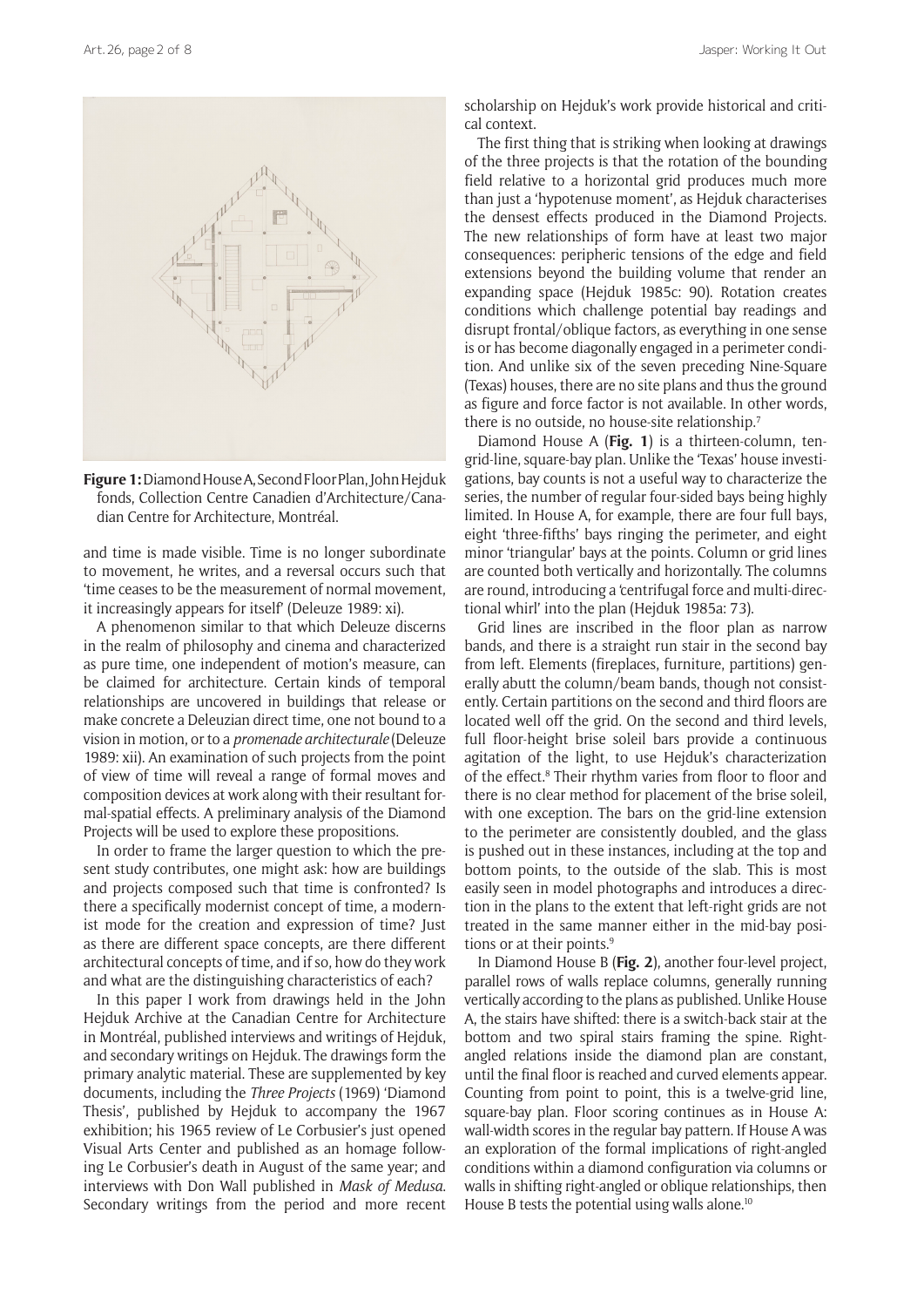

**Figure 2:** Diamond House B, Second Floor Plan, John Hejduk fonds, Collection Centre Canadien d'Architecture/ Canadian Centre for Architecture, Montréal.

As in House A, revealing a lingering tendency that might be described as cubistic, a direction as well as an eccentricity is introduced by placement and delineation of walls of different dimensions. Thicker walls are located on top-to-bottom grid lines three and five (counting left to right), establishing a dominant direction in organizing spatial flow and a shifted center onto grid line four. The perimeter agitation of light in House A that Hejduk found so troubling twenty years later is not present in House B.<sup>11</sup> A constant floor slab overhang continues, interrupted in this case only by glass blades extended along eight of the grid line extensions, all continuing the top-bottom alignment of the major internal walls and further reinforcing the direction.

Diamond Museum C (**Fig. 3**) begins again with a square bay, now in a larger eighteen-grid line, forty-one roundcolumn configuration. Like Diamond Houses A and B, a greater concentration in the vertical (top-bottom) alignment is palpable in the plans as published. All three vertical circulation elements — the switchback ramp and two switchback stairs — as well as the cluster of biomorphicshaped walls are all aligned in a top-bottom arrangement. As in House A and House B, the top-bottom bias is reinforced by perimeter brise soleil blade walls. The brise soleil blades are on a two-thirds grid-line rhythm that continues without interruption around the full diamond perimeter, aligning with every other grid line. The rows of display cases in Diamond Museum C are all on a horizontal left to right alignment. In this, they could be interpreted as explicitly following the general disposition of Mondrian's unfinished *Victory Boogie-Woogie*. In its final state, *Victory* has eight horizontal rows of small color swatch tapes, and the display cases in Museum C roughly align with these. Other shared features include the openness of all four points and the use of relatively large areas of neutral color (open field) on the top/bottom spine. Major walls are more or less on a pinwheel configuration. Scoring of the plan on the column-grid with variously spaced double lines follows a left–right pattern reinforcing this directional bias. A second level of single line floor scoring at right angles to this divides each bay into three vertical rectangles. This could be interpreted as introducing a Cubistic gesture

(directional) in a Neo-Plasticist (non-direction, square grid) realm. Plan tensions are introduced between a bias to the vertical against uniform extensive or explosive forces, not at the points but out to the edges of the diamond.

Having now an overview of key drawings for each of the three developed projects, it is appropriate to look at the larger context. To understand the impact or potential of the Diamonds, it is helpful to review Hejduk's period writing and examine what was happening around him. In the air and occupying Hejduk is the experience of Le Corbusier's Visual Arts Center, the specific suggestions and sensibilities of that 'last realist' — the Mondrian of *Victory Boogie-Woogie* (Hejduk 1985c: 128) — and Rowe and Slutzky's explication of Villa Garches as an exemplar of flat space in their 'Transparency: Literal and Phenomenal' paper (1963).

Certainly this cluster of events can be conjectured as a primary cause of that shift in his thinking and practice announced in the opening citation: Hejduk's experience of the Visual Arts Center in 1965 and Le Corbusier's death in August of the same year; the desire by Hejduk to get out from under or go beyond the influences of Mondrian and the Le Corbusier of Garches and in particular the limits of frontality; the Domino spatial idea; a chronological notion of time.

Perhaps these last traits are what in the end Hejduk endeavours to get beyond, to work out architecturally. The Diamond Houses are privileged in the interviews with Wall as the site of working out certain Corbusian devices, but a close review of subsequent project drawings  $-1/4$ Series, 1/2 Series, Extension House — reveal lingering traces. As Hejduk himself states in an interview with Wall, the Diamond isometrics 'reminded me of Le Corbusier. So I had to get rid of that, by working it out, by exorcising the images. Corbusier, and then Mondrian in a way' (1985c: 36).



**Figure 3:** Diamond House B, Plan, John Hejduk fonds, Collection Centre Canadien d'Architecture/Canadian Centre for Architecture, Montréal).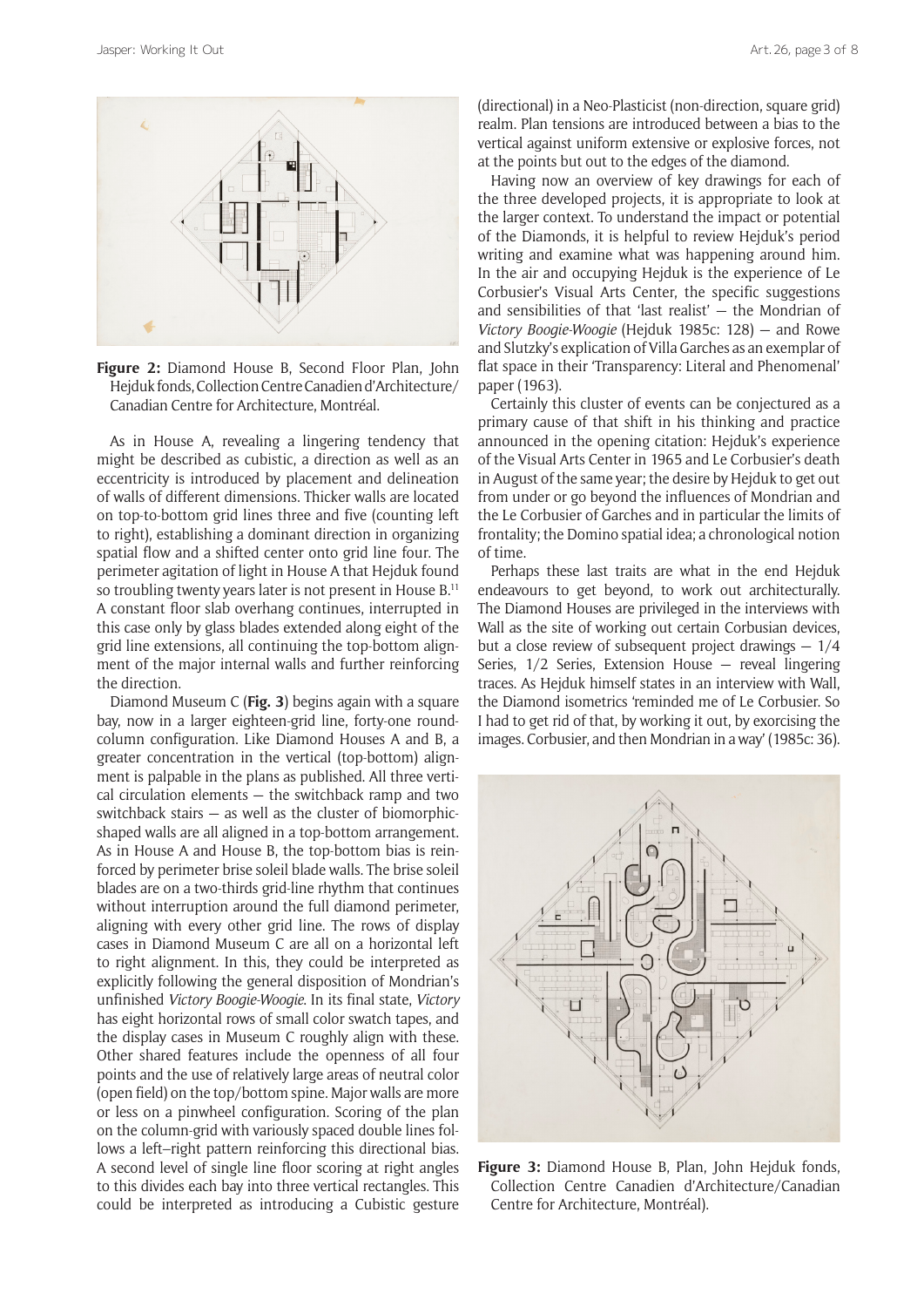To further unpack the formal moves and motivations, consider Frampton's description of Hejduk during the Diamonds phase as trapped, unable to adopt the 'multidirectional spatiality of the De Stijl or Suprematist movements', 'unable to abandon [... an] emphasis on frontality' (Frampton 1975: 142). There is evidence of these two conditions in the Diamonds' general reliance on the free plan, column-slab or wall-slab model, and all three projects are horizontally layered within a regular volume and thus are indebted to or rely on the space concept of Domino. Hejduk was never concerned, however, with multi-directional spatiality, convinced as he was at the time that the already dense two-dimensionality of architectural space was the only one he should pursue. This belief is in evidence when he writes at the time about architectural space's actual 'two-dimensionality' (Hejduk, 1985b: p.49).<sup>12</sup>

Form relations, concepts of space, and perhaps, as I am proposing, notions of time are all being worked on here. At first blush, and as suggested above, two compositional devices are constantly explored in the Diamonds. The first, an expansion 'or exfoliation' toward the periphery and beyond.13 A second composition strategy is that of a condensation of space and mass towards an always voided center. Hejduk, in an interview with Wall, states, 'All my houses have voided centers… Maybe my contribution to architecture is the voided center' (1985c: 131).

This idea of the voided center confirms a move in Hejduk's attention away from a trabeated logic of post and beam frames, of singular columnar surfaces, and of articulated roofs (clearly and methodically treated in the Nine-Square (Texas) series) toward a ground-less architecture of round columns, freestanding partitions, and flat-slab floors and ceilings. In other words, a critical work on Le Corbusier's Domino world of column-slab construction, would fully engage with the implications and effects of two kinds of architectural freedoms, those of 'liberated space [and] liberated structure', as Hejduk writes in a manuscript sheet from the period.<sup>14</sup> It will take a few more projects, a few more steps, to get to what he claims was that 'real break' of the Wall House (1985c: 36), but certain problems explored in the Diamond configurations — voided center, frontality, perimeter warps — are evident. And there is perhaps an underlying dimension related to time. To track these conditions, I will start with the voided center.

In House A, the center is occupied by a round column, in House B the center is held by a shallow room bound by walls in shear, and in Museum C it's another round column, here marking a spring-point of pin-wheeling elements. There is no tension; rather there is a state of ambiguous equilibrium, all the architectural energy having been moved to the perimeter. This is consistent with the form studies underway, by which Hejduk tries to establish an architectural condition that made manifest a phenomenon of 'all-over kinetic equilibrium' in the same pendulum arc as he tried to realize the condition for a neutral container, the two together mimicking what he described as a Michelangelo effect.<sup>15</sup>

In terms of frontality, here is Hejduk drawing to get over or to abandon the curious limits he sees in the Renaissance vision still evident in Le Corbusier's Garches (Hejduk 1985b: 48). In the Diamonds, he works through that reliance on frontality by at least two moves already touched on above, that of voiding the center and charging the perimeter.

Linked to all these, and even if a first move, the fortyfive degree rotation of the bounding envelope allows him to move beyond the Le Corbusier of the Visual Arts Center and of Villa Garches. For when confronted with the receding or encompassing walls — depending on the observer's position, as was made clear in diagrams 8 and 9 of Hejduk's 'Diamond Thesis' — the projects are always ready to place the observer in an oblique state, even without moving (Hejduk 1969).

In the rotation appears a curious, ambiguous notion of time, which Hejduk characterized as a 'moment of the present'. There is nothing fantastic or imaginary about it, and in this Hejduk, like Mondrian, is a pure realist. This perhaps explains his unease at re-approaching decades later any of the Diamond Projects, whether A, B, or C. For the state they capture is the 'flattest… quickest… fastest… most extended… most heightened'.16 It is not just an entry or threshold condition of walls, but an entire project working on, and intensely occupying, the present.

Perhaps he really did work it out, or was close to working Le Corbusier out of his system, by 1967. As evidence, Hejduk appears to have overcome frontality in favor of the always oblique, and moved beyond or away from a horizontal layering of regular volumes — the Domino model — toward a flat-space world of constantly vibrating and animated planes.

This latter state is evident in the three Diamond Projects. House A places L-shaped and single plane walls on the perimeter in a manner that torques the regular horizontal space volume. House B introduces double height volumes that cascade up the building and thus also disrupt a single horizontal space idea. Museum C achieves this by the intensity of plan figures such that the possible experience is as a section idea that goes beyond a simple horizontal layering.

What came next were projects that continued the form investigations of the Diamond Projects.17 Subsequent projects took on similar or related ideas and themes, replacing frontality, for example, with shear (3/4 Series, Extension House), the pinwheel (such as 1/4 House C, 1/4 House D), and the echelon (1/4 House B). Compressive space is taken even further, whether on the vertical (1/4 House A, Wall House 1), or the horizontal plane (Grandfather Wall House).18 Evidence of the explorations made possible by the efforts of the Diamond Projects can be seen in these and other developed projects. If Hejduk had not yet fully overcome Le Corbusier's influence, he was on his way. Consider as evidence two drawings situated somewhere in that whirl of 1960s work on Nine-Square (Texas) House 5 (1958–60), the Diamond series (1962–67), the 1/4 Series (1967), and the 'Out of Time' (1965) and Three Projects (1967) texts (see **Figs. 4** and **5**).

On a sheet containing several plans, all in diamond configurations, the most developed disposes four round columns, thirty-six feet on center, in a single square bay set inside the mid-points of bounding walls, with all other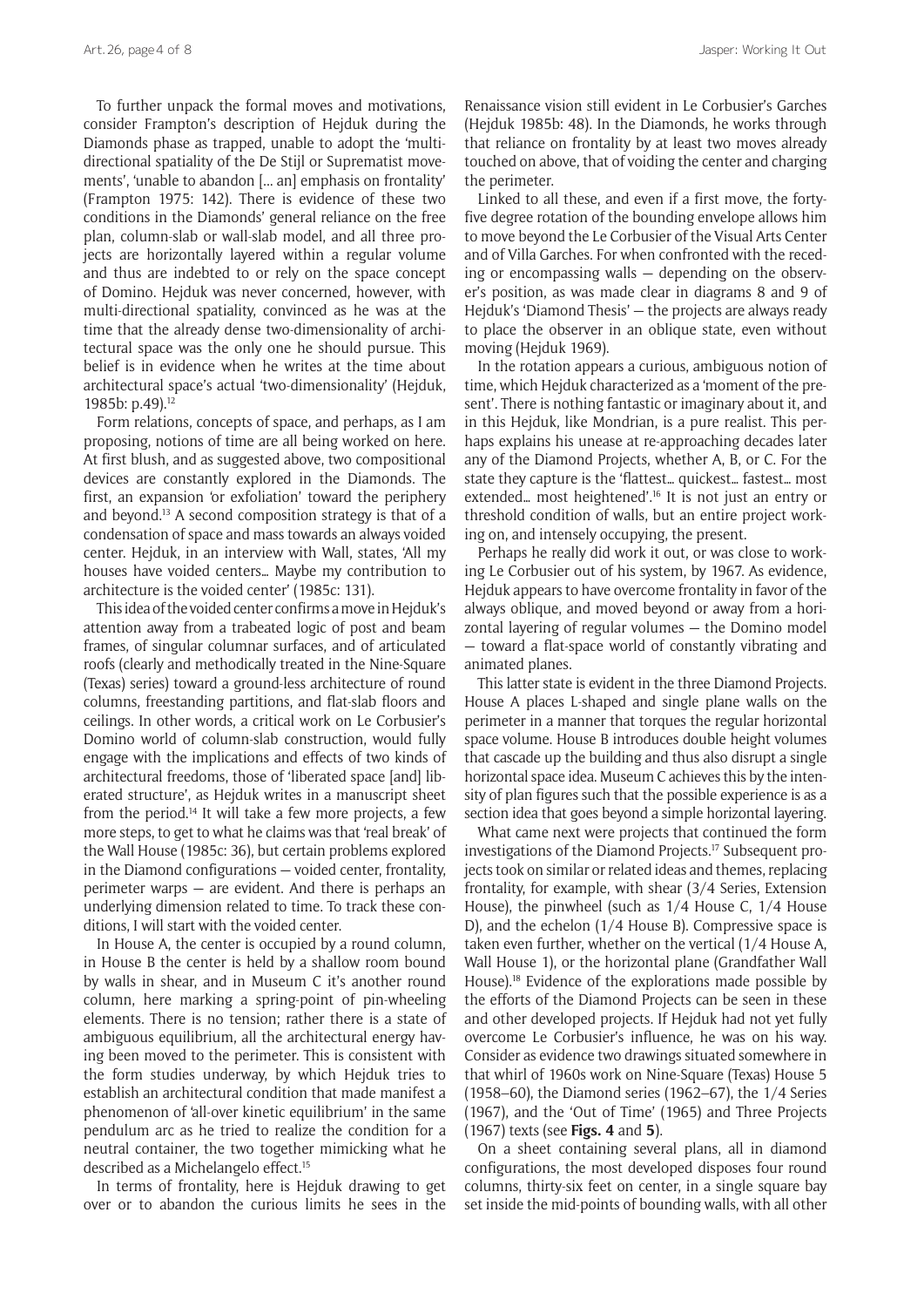

**Figure 4:** Sketch for a 36'-Bay House in a diamond configuration, John Hejduk fonds, Collection Centre Canadien d'Architecture/Canadian Centre for Architecture, Montréal.

elements — partitions, fireplaces, and furniture — in rightangled relations (**Fig. 4**).19 Internal partitions are arranged like a pinwheel, with the four arms at approximately similar 9, 1, 3, and 5 o'clock positions. Some of the effects of spatial warp, the elements and their relationships needed to get there, are being explored.

To take another example of what was made possible, consider what appears to be an early study for 1/4 House C. Having been set aside during the investigations into diamond configurations, the ground has suddenly returned, here in this study, as a diamond-shaped site<sup>20</sup> (see **Figs. 5**, **6**). Each quadrant bounded on one side by pin-wheeling walls is occupied by a volume (rectangle, diamond, quarter circle, quarter square) and wall positions and fireplace elements are tested. In the developed 1/4 House C, the site remains, gripped by those four walls whose direction — are they moving into or out of that impossible center, impossible because so compressed  $-$  is one of the many ambiguities at work. And thus other questions come into view, to be examined in the opening created by the Diamond Projects, and leading to the 1/4, 1/2, 3/4 Series, and the real break of the Wall Houses, as discussed above.

To conclude, and as an opening for further research, I will return to the initial reference to Deleuze's concept of a pure time in *Cinema 2*. As Deleuze succinctly characterizes it, there are certain conditions rendered in works of cinema — and by extension, I would claim, in certain readings of the Diamond Projects — such that one is plunged directly into an experience of time irrespective of a reliance on movement. As Deleuze stated, certain kinds of aesthetic works are conceived in such a way that 'we are plunged into time rather than crossing space' (Deleuze 1989: xii).

According to Deleuze, a reversal in the relation of movement and time can be discerned in certain works. For philosophy, the reversal occurs slowly and only in some thinkers over hundreds of years. In cinema, again according to Deleuze, the reversal of the movement–time relation, affording time the capacity to manifest itself independent of motion, occurred after 1945 and thus at a much more accelerated pace. Deleuze's concept of direct time is one independent of movement and he finds examples of this condition in films directed by Renoir, Fellini, and Welles, among others (Deleuze 1989: xii).

Is there similar evidence in Hejduk's Diamond Projects? Could a similar reversal be said to have occurred more generally in the realm of architecture and if so, how would we recognize it? What kinds of devices would be at work to give rise to a pure time, one different from a past-present-future time, that purely empirical succession of things that, for example, the *promenade architectural* manifested in Le Corbusier's Visual Arts Center gives expression to?

Though tentative, and calling for further development, I believe there is evidence of a concept of direct time at work in the three Diamond Projects, briefly considered here and whose interpretation I have sketched out above. Returning to the opening questions, it can be claimed that two theses have been accompanying the Diamond Projects of Hejduk, a thesis of simultaneity and a diagonal or diamond thesis.21 The first, that of simultaneity, announces a multi-planar, explosive world replacing a world of frontality and contained horizontal stratifications, the world, that is, of the Villa Garches and the Visual Arts Center. This thesis assumes there is an oblique, always lateral spatial order endeavouring to supplant or at least get away from Renaissance frontality. The second thesis concerns



**Figure 5:** 1/4 House Series, sketch for a house on a diamond-shaped site, John Hejduk fonds, Collection Centre Canadien d'Architecture/Canadian Centre for Architecture, Montréal.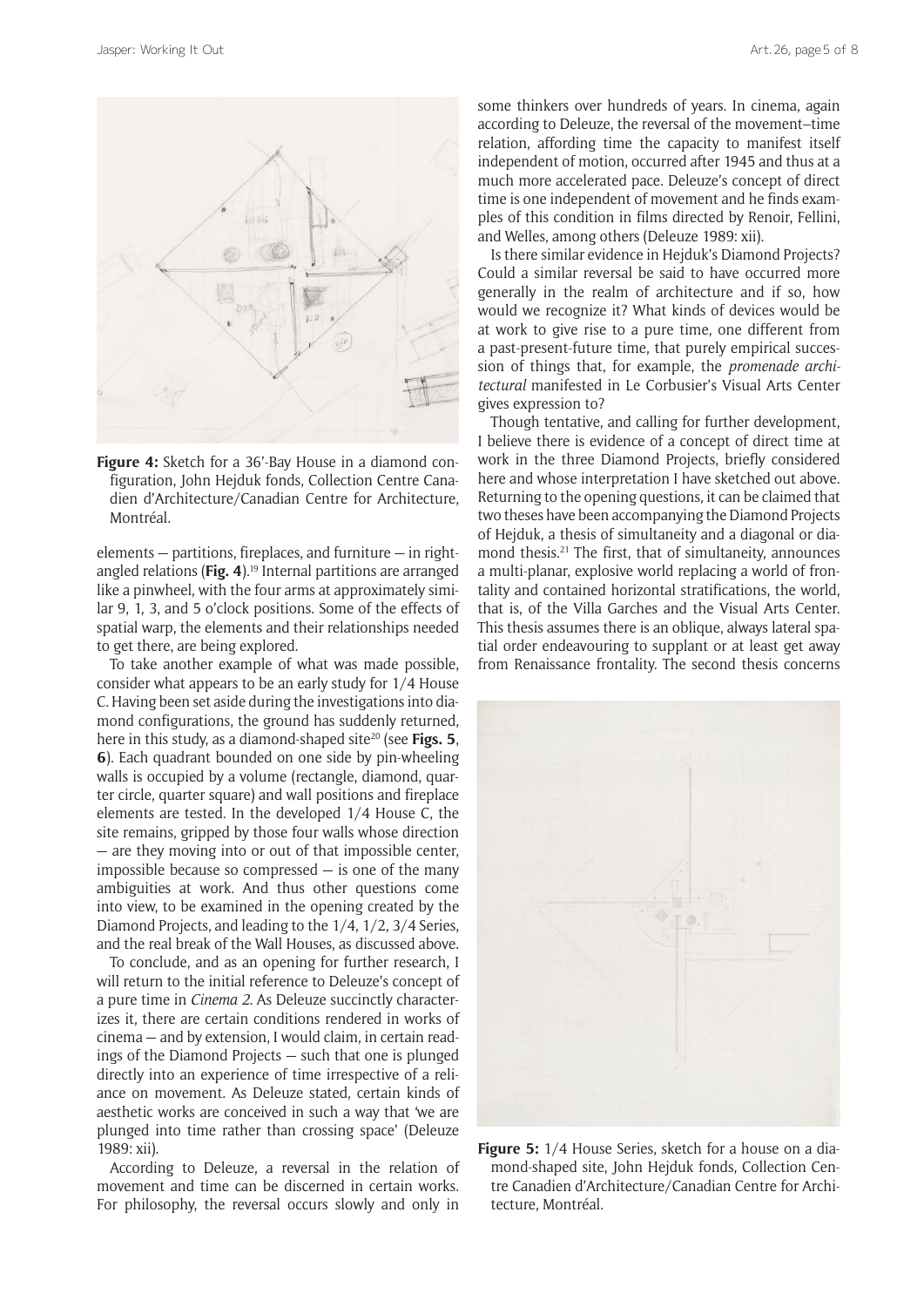

**Figure 6:** 1/4 House C, Plan, John Hejduk fonds, Collection Centre Canadien d'Architecture/Canadian Centre for Architecture, Montréal.

the concept of a temporality characterised by a concept of direct time.

These two theses work in parallel on the problems of the observer in motion, and thus of time (the thesis of simultaneity) and of space (that collapsed, 'actual' twodimensional space of the diamond). They are given further expression and exploration in the projects that follow the Diamond series and in Hejduk's writing. The thesis of simultaneity and of time independent of an observer in movement, for example, is explicit in the diagrams that Hejduk used to illustrate the history of space in architecture and give expression to the ideas in the 'Diamond Thesis' (Hejduk 1985b: 49, diagram 7 in particular).

Providing a kind of open unity to the form relations and spatial orders at issue — voided center, peripheral tension, exploded field, volume transmuted into plane and thus creating the conditions for flat space to appear — Hejduk's specific notion of time revealed in the Diamonds is that dimension which ensures a single whole is never completely given. To go further, it might be that in these projects there is evidence of a pure or direct time in the sense framed by Deleuze. And in this instance, direct time would be that function or operation that holds it all together. As produced by the Diamond Projects, diagonal time has the strange power to affirm parts that do not make a whole in space, nor form a succession in time. Time is exactly the diagonal of all possible spaces made possible as a result of those two freedoms, as noted above, that Hejduk found in Le Corbusier — liberated space and liberated structure.

The Diamond Projects therefore can be read as giving expression to certain characteristics of a direct or pure time and in this they constitute an appropriate interpretive category alongside the formal-spatial one emphasised by Hejduk.

## **Notes**

- <sup>1</sup> Partial publications of the projects by Hejduk: Hejduk (1969) a folio of loose plates; Hejduk (1972), limited to Houses A and B; *A+U* 53 (May 1975): 96–99, including photographs of the 1967 exhibition; Hejduk, *Architectural Design* 55(3/4) (1985): 66–67, five isometrics of House A; Hejduk (1985: 240–251), containing all three projects and some sketches. An anonymous brief commentary and four drawings of House A are published in *Architectural Design* (Anonymous 1985). Allen makes a brief reference to the Diamonds as part of the formal research that included the 1/2 and 3/4 Houses (Allen 1996: 90). Over three dense pages, and in the context of a longer commentary on Hejduk's last work, Hays discusses the Diamond Thesis and the role of the Diamond Projects as leading to the Wall Houses (Hays 2002: s.p.). In a chapter devoted to Hejduk's Wall Houses, Linder discusses the Diamond Projects and reproduces a number of drawings and a photograph of their 1967 exhibition (Linder 2004: 173–203).
- <sup>2</sup> For the Nine-Square houses, see Frampton (1980). Partial publication of the 1/4, 1/2, 3/4 series is most easily accessible in Hejduk (1985).
- <sup>3</sup> The citation is from Hejduk's so-called 'Diamond Thesis' (Hejduk 1985b: 48). The 'Diamond Thesis', as George Sadek and Hejduk describe the text in their prefacing paragraphs to *Three Projects*, has been published at least three times. In 1969 it appeared in *Three Projects*. In 1972 it appeared in French translation in an article titled 'Deux projets' where, in addition to the nine diagrams of the 1969 publication, it is also illustrated by plans and isometric projections of Houses A and B but not Museum C (Hejduk 1972: 44). And finally, it is published in *Mask of Medusa* (Hejduk 1985b). In this last, where it is labeled 'Introduction to Diamond catalogue', the order of early paragraphs is modified relative to the two previous publications, and diagrams eight and nine, external and internal to the diamond respectively, do not include the position of the observer, which is marked in the two earlier versions. Hays refers to its existence as early as 1963 (Hays 2002: s.p.). Page references to Hejduk's text will be to the last and most accessible publication, that in *Mask of Medusa*. To avoid confusion with references to other texts in *Mask of Medusa* — the interviews with Wall, for example, and the 'Out of Time' essay discussed below — the in-text citations as noted above in References will use the following convention: Hejduk 1985b. — In an insightful and nimble chapter on Hejduk's Wall Houses, which also includes observations on the Diamond Projects, Mark Linder refers to slight variations in Hejduk's text on exhibition panels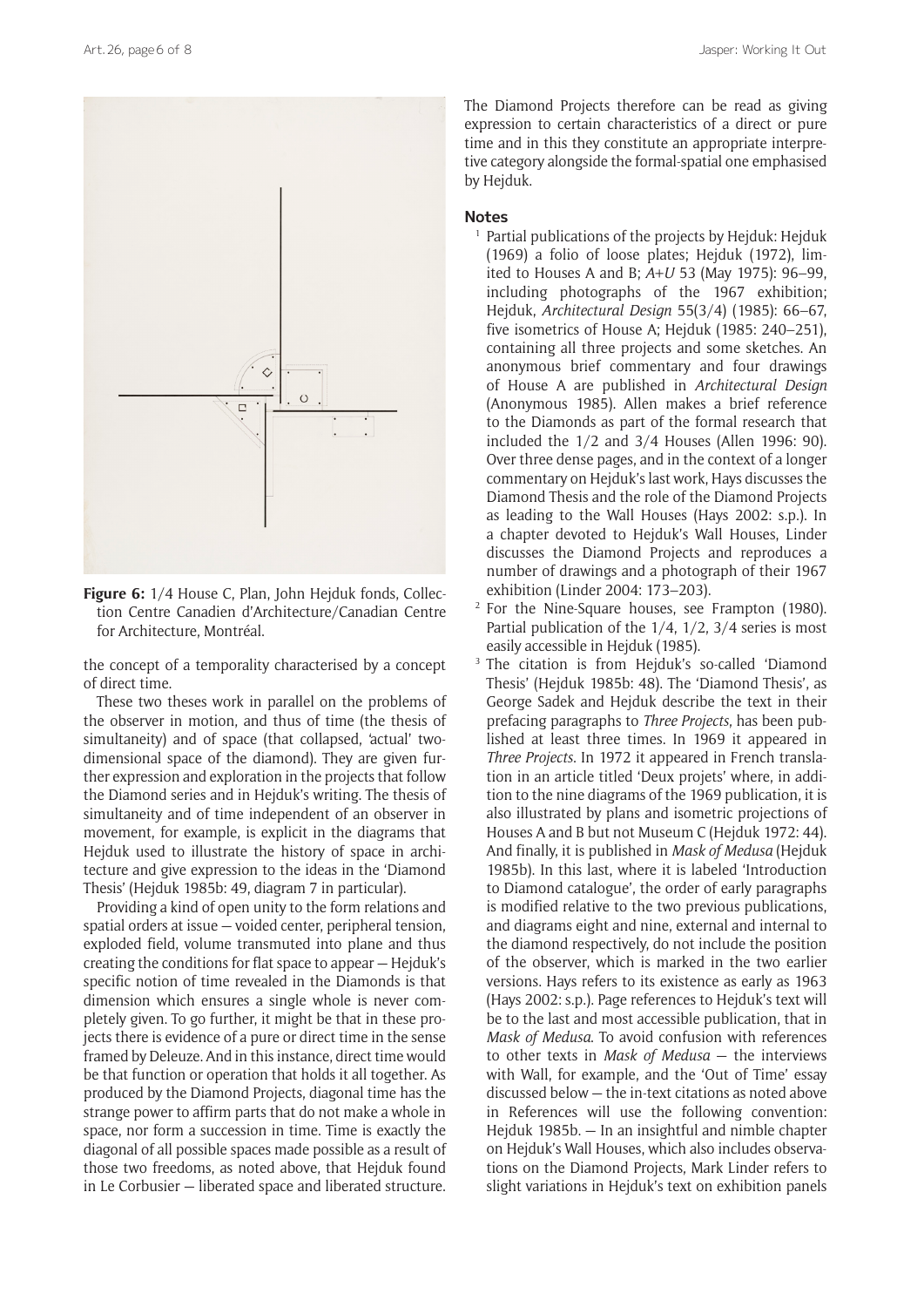in the 1967 Architectural League show compared to later published versions (Linder 2004: 269 n16).

- <sup>4</sup> See Hejduk (1985: 285). This hand drawn table is also included in 'John Hejduk', *A+U* 53 (May 1975): 73–146, 134.
- <sup>5</sup> Visual Arts Center is what Hedjuk, and Le Corbusier in the *Complete Works*, call what is more commonly known today as the Carpenter Center for the Visual Arts. Hejduk's essay 'Out of Time and Into Space' was first published in 1965 as 'Hors du temps dans l'espace' in *L'Architecture d'aujourd'hui*. A longer version is published in 1975 in *A+U*. This last version is the one used in *Mask of Medusa* and referenced in this paper as Hejduk 1985a.
- <sup>6</sup> As one example of this approach in the domain of art historical criticism, see Bois's analysis of Richard Serra's work from the point of view of what might be called an autonomous picturesque (Bois 1984).
- <sup>7</sup> There is no site plan for Nine-Square (Texas) House 7. The Nine-Square series is most fully documented in *John Hejduk: 7 Houses* (Frampton 1980). Peter Eisenman's essay in this exhibition catalogue miraculously illustrates the architectural thinking at work in, and animates the differences among, the Nine-Square projects (see Eisenman 1980).
- <sup>8</sup> 'Well, the whole idea of the periphery in the Diamonds dealt with the fragmentation of light, you have to understand that' (Hejduk 1985c: 135).
- <sup>9</sup> For model photographs, see Hejduk (1985: 244–245).
- <sup>10</sup> A longer treatment of the Diamond Projects will explore specific relations created by curvilinear walls and Hejduk's research into the architectural problem of ordering colors. On the former, see Hejduk's remarks in the 'Diamond Thesis': 'a curvilinear surface would have the effect of softening the experience and impact' as compared to the impact of confronting the diagonal with right-angled conditions (Hejduk 1985b: 49).
- <sup>11</sup> For further development of this idea, see Constantin (1980) and Pommer (1978) who briefly consider the two-dimensional, flat character of Hejduk's work.
- <sup>12</sup> 'The fracturing of light in an apparently simple program is maddening' (Hejduk 1985c: 135).
- <sup>13</sup> The term 'exfoliation' is Kenneth Frampton's, used to characterize tensions in the periphery of the Diamond Projects (1975: 141).
- <sup>14</sup> Hejduk, annotations on a sheet of unpublished sketches for Diamond House B, Collection Centre Canadien d'Architecture/Canadian Centre for Architecture, John Hejduk fonds 145, Series 2: Professional Work, File 15: Diamond Houses, Sub-file 4: Miscellaneous Diamond House Sketches, drawing DR1998\_0063\_005.
- <sup>15</sup> 'The effect is like in Michelangelo's architecture. At first there's a sense of a perfectly neutral condition. Then when you begin to penetrate, it becomes kinetic and dynamic'. Hejduk, in interview with Wall (1985c: 90). On the phrase 'kinetic equilibrium', see Hejduk, in interview with Wall (1985c: 52).
- <sup>16</sup> These terms come out during his interviews with Wall: 'The place where a perspective or diamond

configuration on the horizontal plane flattens out and the focus moves to the lateral peripheral edges [...]. This is the moment of the hypotenuse of the diamond: it is here that you get the extreme condition, what I call the moment of the present. [...] It's here that you are confronted with the flattest condition. It's also the quickest condition, the fastest timewise in the sense that it's the most extended, the most heightened; at the same time, it's the most neutral, the most at repose' (Hejduk 1985c: 90).

- <sup>17</sup> Hejduk returns frequently in the interviews to the theme of method and of the methodical nature of his work (see Hejduk 1985c: 35). See also on the 'just methodical [...] incremental', in Hejduk's conversation with David Shapiro (Hejduk and Shapiro 1991: 60)
- <sup>18</sup> See Hejduk (1985: 263, 266, 260, 259, 293, 255).
- <sup>19</sup> Collection Centre Canadien d'Architecture/Canadian Centre for Architecture, John Hejduk fonds 145, Subfile 4: Miscellaneous Diamond House Sketches, drawing DR1998\_0063\_007.
- <sup>20</sup> Collection Centre Canadien d'Architecture/Canadian Centre for Architecture, John Hejduk fonds 145, Subfile 4: Miscellaneous Diamond House Sketches, drawing dr1998\_0071\_006. This drawing is reproduced in *Mask of Medusa* in a sequence of 1/4 House projects (Hejduk 1985: 264).
- <sup>21</sup> The thesis of simultaneity is claimed by Hejduk in his essay on the Visual Arts Center: 'the major thesis — the thesis of simultaneity' (Hejduk 1985a: 71).

## **References**

- **Allen, S** 1996 Nothing But Architecture. In: Hays, K M *Hejduk's Chronotope*. New York: Princeton Architectural Press. pp. 78–96.
- **Anonymous** 1985 John Hejduk. *Architectural Design* 55(3/4): 66–67.
- **Bois, Y A** 1984 A Picturesque Stroll around 'Clara-Clara'. *October* 29: 32–62.
- **Constantin, E** 1980 John Hejduk: Constructing in Two Dimensions. *Architectural Record* (April 4): 111–116.
- **Deleuze, G** 1989 *Cinema 2: The Time-Image*, trans. by H Tomlinson and R Galeta. Minneapolis: University of Minnesota Press.
- **Eisenman, P** 1980 In My Father's House Are Many Mansions. In: Frampton, K (ed). *John Hejduk: 7 Houses*. New York: The Institute for Architecture and Urban Studies. pp. 8–20.
- **Frampton, K** 1975 John Hejduk and the Cult of Humanism. *A+U* 53 (May): 141–142.
- **Frampton, K** (ed.) 1980 *John Hejduk: 7 Houses*. New York: The Institute for Architecture and Urban Studies.
- **Hays, K M** 2002 *Sanctuaries: The Last Works of John Hejduk: Selections from the John Hejduk Archive of the Canadian Centre for Architecture, Montreal & The Menil Collection, Houston*. New York: Whitney Museum of American Art, distributed by Harry N. Abrams, Inc.
- **Hejduk, J** 1965 Hors du temps dans l'espace. *L'Architecture d'aujourd'hui* 122 (September–November): xxi, xxiii.